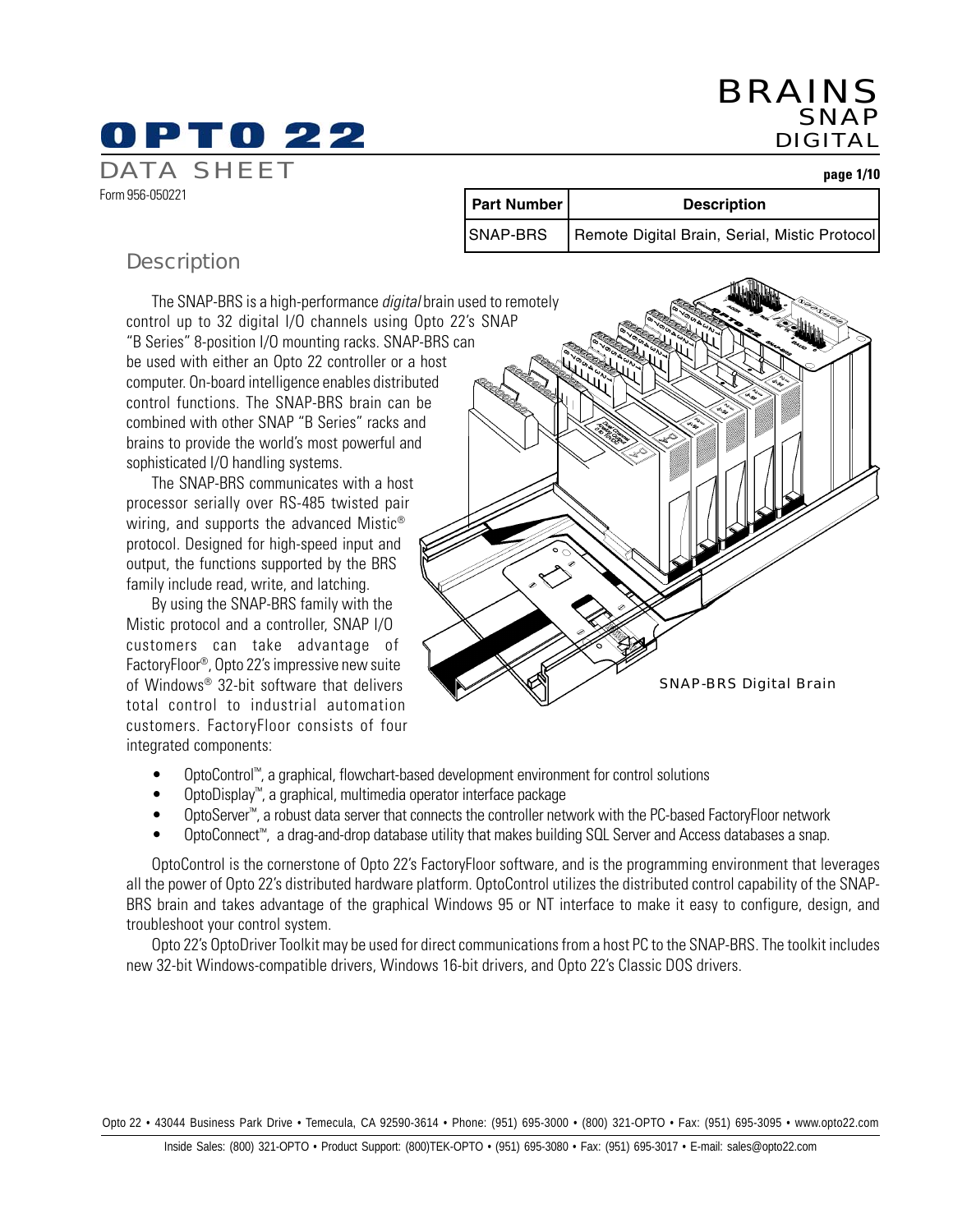SNAP-BRS

essa ee oo.<br>Siistaat

 $\begin{array}{c}\n\overline{\phantom{1}}\\ \underline{\phantom{1}}\\ \underline{\phantom{1}}\\ \underline{\phantom{1}}\\ \underline{\phantom{1}}\\ \underline{\phantom{1}}\\ \underline{\phantom{1}}\\ \underline{\phantom{1}}\\ \underline{\phantom{1}}\\ \underline{\phantom{1}}\\ \underline{\phantom{1}}\\ \underline{\phantom{1}}\\ \underline{\phantom{1}}\\ \underline{\phantom{1}}\\ \underline{\phantom{1}}\\ \underline{\phantom{1}}\\ \underline{\phantom{1}}\\ \underline{\phantom{1}}\\ \underline{\phantom{1}}\\ \underline{\phantom{1}}\\ \underline{\phantom{1}}\\ \underline{\phantom{1}}\\ \underline{\phantom{1}}\\ \underline{\phant$ 

|<br>|प्रसंस्केस|<br>|प्रसंस्केस|

OPTO<sub>22</sub> **CONTROLLER** 

REMOTE BUS RS-485

OR -

# **Specifications**

**General** 

| Power<br>Requirements         | 5.0 VDC $\pm$ 0.1 VDC @ 1.0A max.                                                   |
|-------------------------------|-------------------------------------------------------------------------------------|
| Operating<br>Temperature      | 0 to $70^\circ$ C, 95% humidity, non-<br>condensing                                 |
| CPU                           | 8-bit 8051 processor                                                                |
| Communications<br>Interface   | Supports 2-wire or 4-wire RS-485 using<br>twisted pair cable with shield            |
| Data Rates                    | 300, 600, 1200, 2400, 4800, 9600,<br>19200, 38400, 57600, 76800,<br>and 115200 baud |
| Range:<br>(Multidrop)         | Up to 3,000 feet and 32 stations<br>maximum between repeaters                       |
| <b>LED Indicators</b>         | RUN (Power On), RCV (Receive),<br><b>XMT</b> (Transmit)                             |
| Options: Jumper<br>Selectable | Address, communication, baud rate,<br>CRC/Checksum, Binary/ASCI                     |

#### Command Set: Setup And System Commands

**B3000**

SNAP-BRS

viir ee o.<br>Taagaan C

|प्रसंख्ये

**Standar**<br>Standar

or

**B3000**

**SNAP-BRS** 

**REGIST** 

or

| <b>Setup and System</b><br>Commands | <b>Digital Read/Write, Latch</b><br>Commands               |
|-------------------------------------|------------------------------------------------------------|
| <b>Identify Unit</b>                | Read and optionally clear input<br>latches (group command) |
| Power up clear                      | Read and optionally clear input latch                      |
| Repeat last response                | Read module status                                         |
| Reset                               | Set output module state (group<br>command)                 |
| Set response delay                  | Set output<br>Clear output                                 |

Opto 22 • 43044 Business Park Drive • Temecula, CA 92590-3614 • Phone: (951) 695-3000 • (800) 321-OPTO • Fax: (951) 695-3095 • www.opto22.com

**page 2/10**

# 0 P T 0 2 2

System Architecture

DATA SHEET Form 956-050221

**Description** 

en 1

PC<br>WITH AC37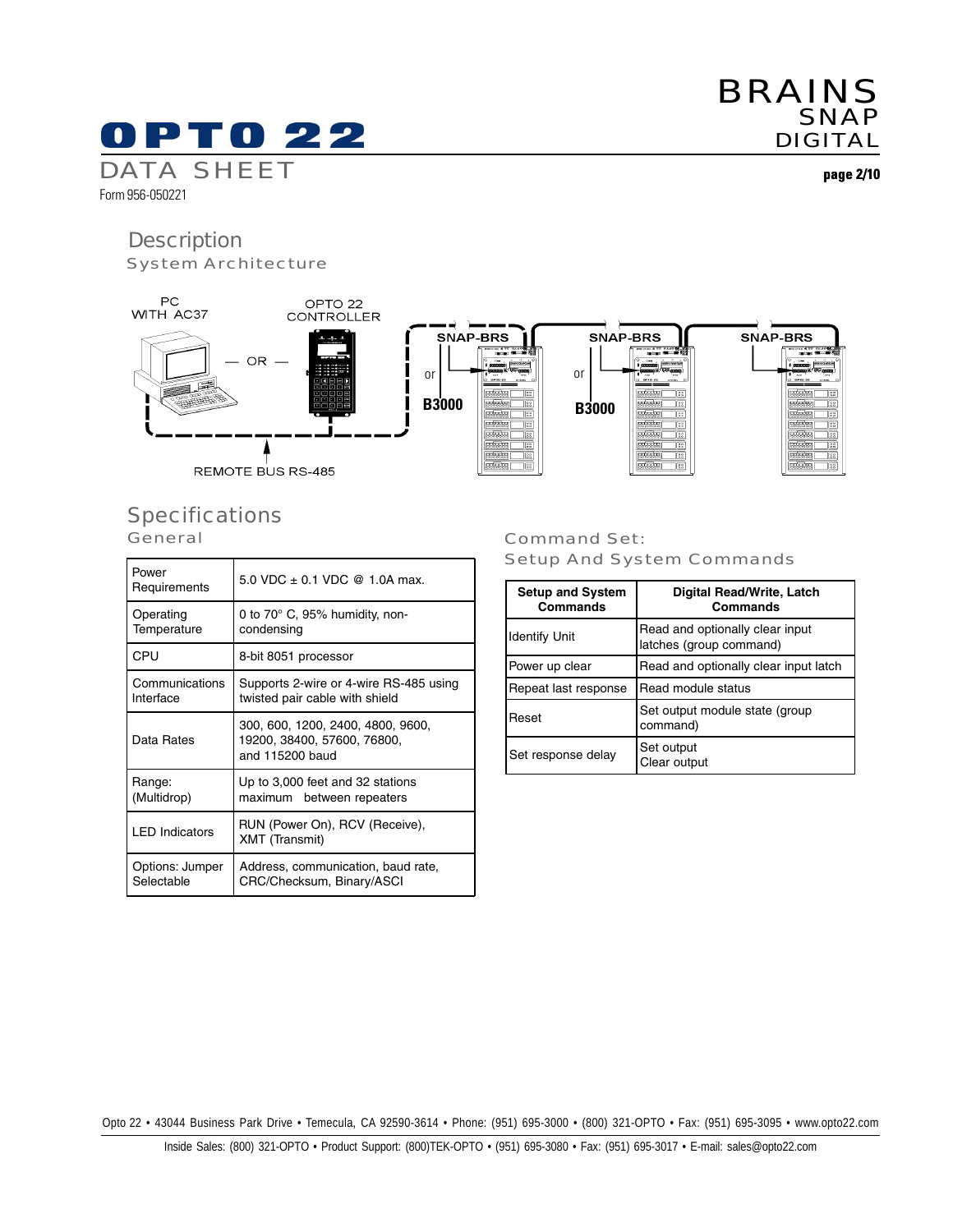# PT0 22

# DATA SHEET

Form 956-050221

## **Specifications**

Communication Jumpers/Wiring



Opto 22 • 43044 Business Park Drive • Temecula, CA 92590-3614 • Phone: (951) 695-3000 • (800) 321-OPTO • Fax: (951) 695-3095 • www.opto22.com

**page 3/10**

**SNAP** DIGITAL

BRAINS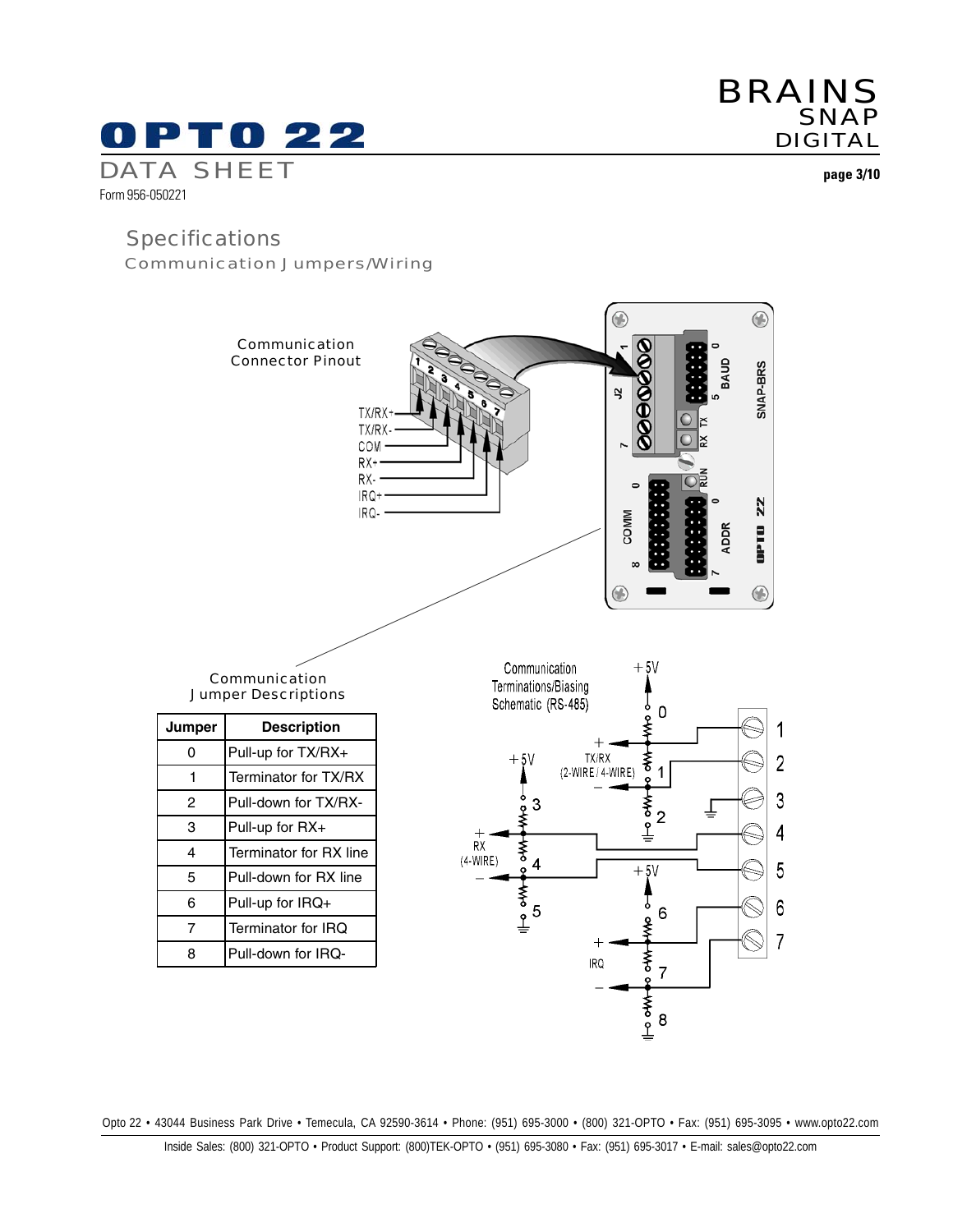# 0 P T 0 22

# BRAINS SNAP DIGITAL

**page 4/10**

#### Form 956-050221

### **Specifications**

DATA SHEET

Baud/Address Jumpers, LED Descriptions



 $\blacksquare$  = JUMPER INSTALLED  $\Box$  = NO JUMPER

Opto 22 • 43044 Business Park Drive • Temecula, CA 92590-3614 • Phone: (951) 695-3000 • (800) 321-OPTO • Fax: (951) 695-3095 • www.opto22.com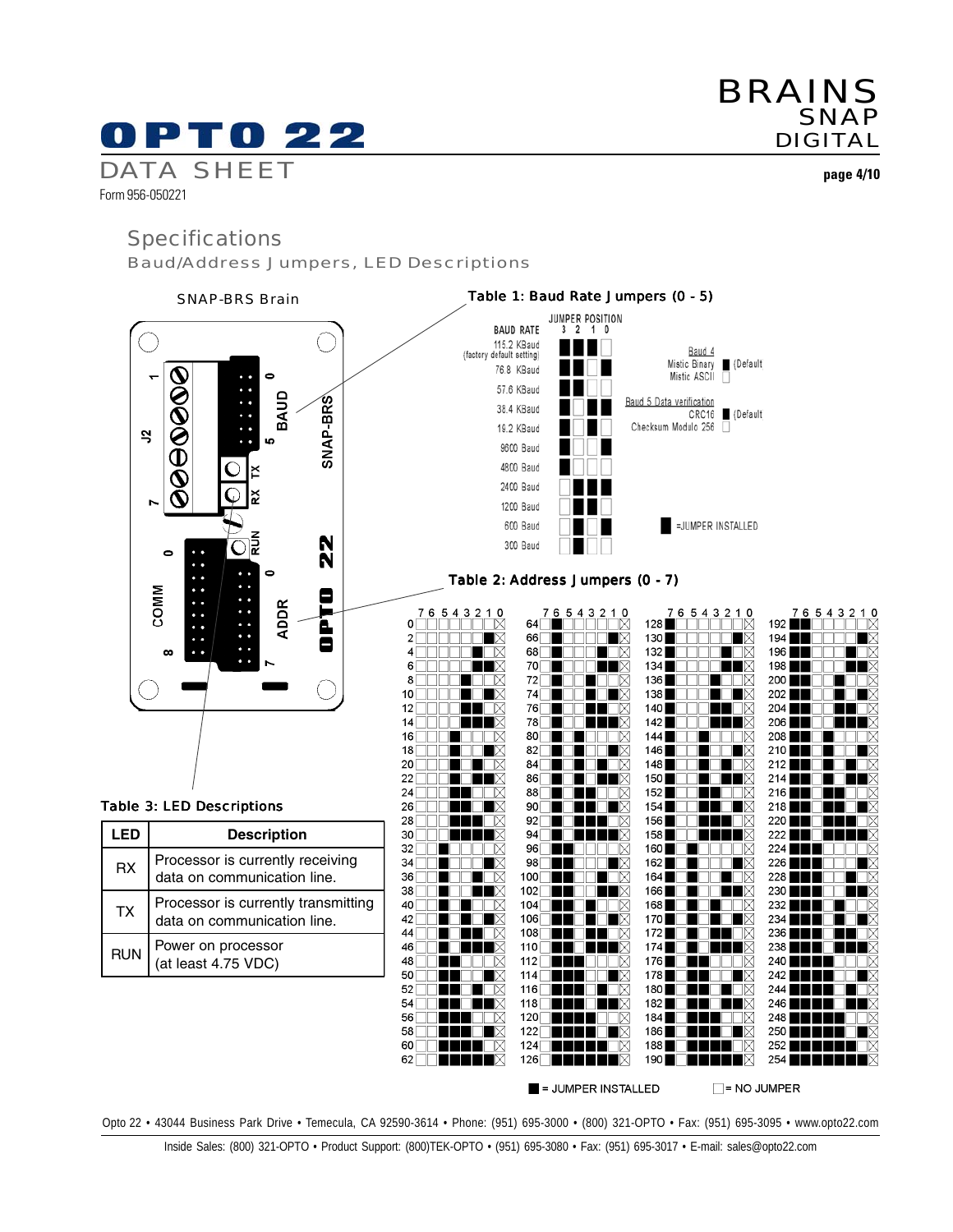# PTO 22

BRAINS SNAP DIGITAL

DATA SHEET Form 956-050221

**page 5/10**

# Specifications

Communication Jumpers/Wiring



**STANDARD 2-WIRE CONFIGURATION**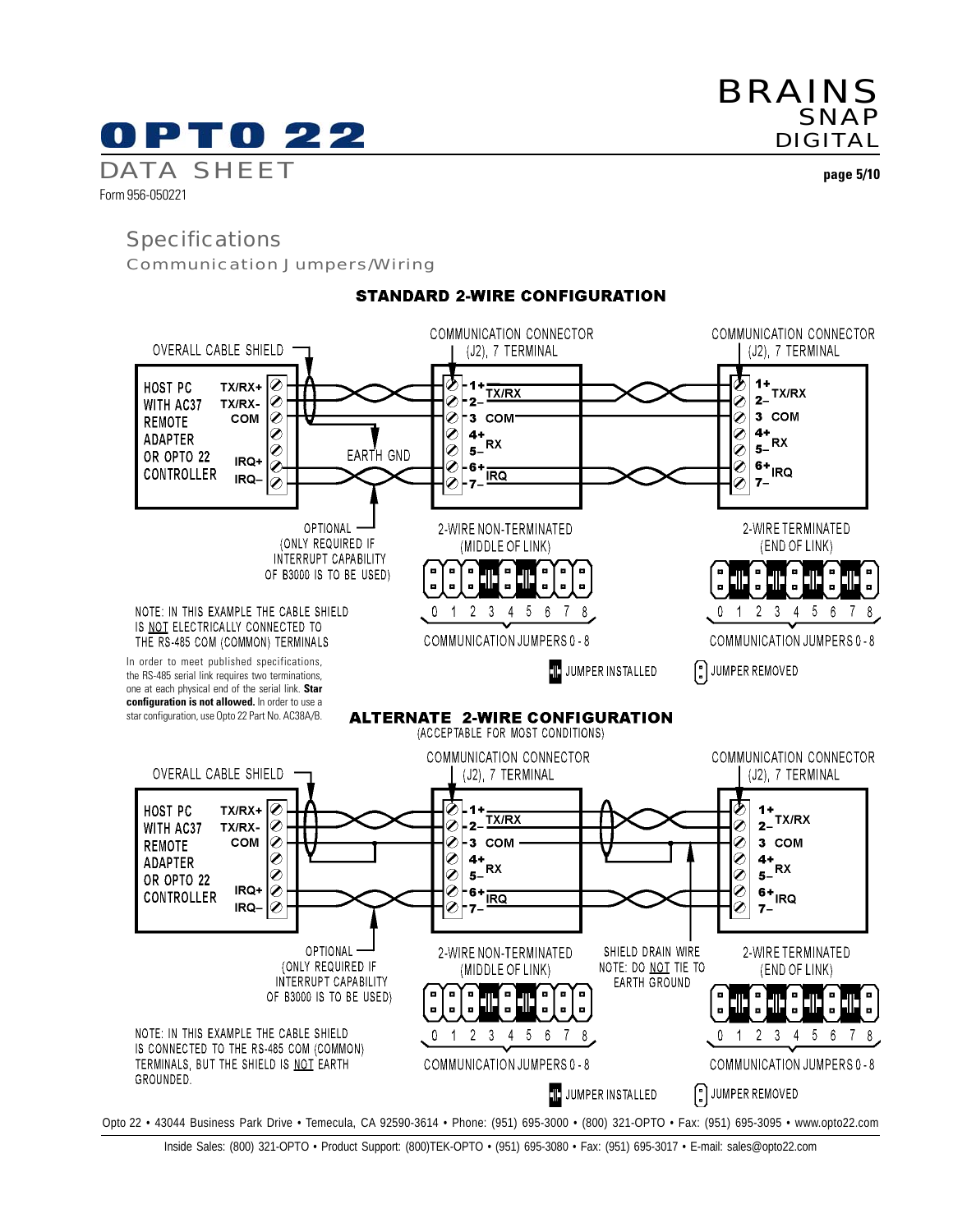# PTO 22

BRAINS SNAP DIGITAL

DATA SHEET Form 956-050221

**page 6/10**

# **Specifications**

Communication Jumpers/Wiring (Continued)



**STANDARD 4-WIRE CONFIGURATION** 

Inside Sales: (800) 321-OPTO • Product Support: (800)TEK-OPTO • (951) 695-3080 • Fax: (951) 695-3017 • E-mail: sales@opto22.com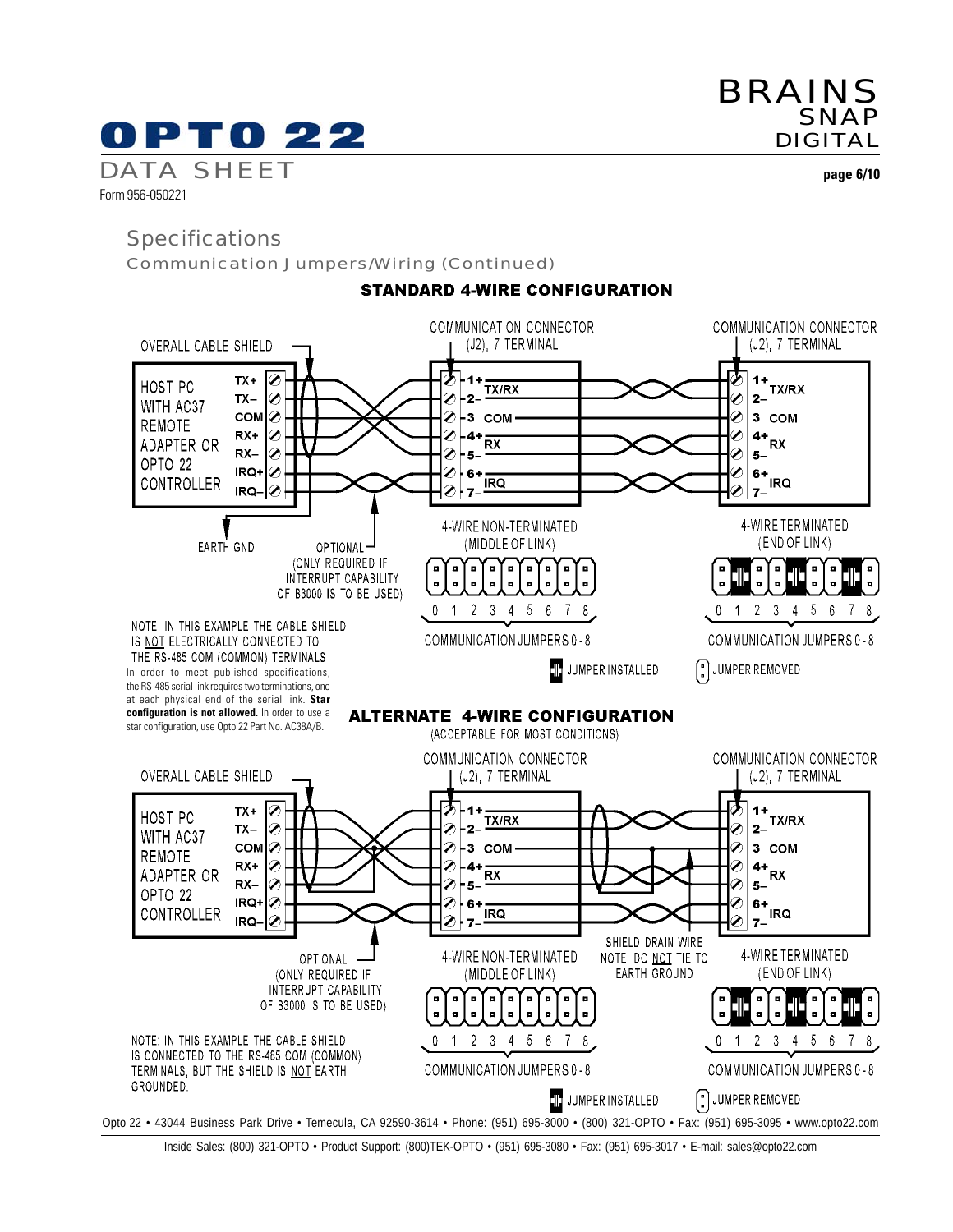Form 956-050221

Notes:

**page 7/10**

## SNAP Digital I/O Mapping **Specifications**



## SNAP I/O Addressing Specifications

A SNAP-BRS is capable of addressing a maximum of 32 channels of digital I/O and has no analog capability. I/O on the SNAP-BRS is divided into two addresses, each with 16 channels of I/O. The digital addresses are base +0 and base +1. Therefore, if a SNAP-BRS brain is configured at address 12, the digital addresses would be 12 and 13. Address 12 would talk to the modules in positions 0 - 3; channels would be numbered 0 - 15 in the software. Address 13 would talk to module positions 4 - 7; again the channels would be numbered from zero through 15. When configuring the brain in OptoControl, select two consecutive addresses. In the Add I/O Unit dialog add two separate brains; in the Type field, configure both addresses as SNAP Remote Simple Digital I/O units.

When a SNAP I/O point is configured on a digital brain, OptoControl automatically creates and configures the other three points in that module. For example, if a SNAP digital point is added at channel 5, then identical points are created at channels 4, 6, and 7. Unique names are created for these new points, based on the name entered for the original point. You can then modify the name and description for each channel independently. If the module type of one digital point is changed, then the module type of all other points in that module is automatically changed.

Opto 22 • 43044 Business Park Drive • Temecula, CA 92590-3614 • Phone: (951) 695-3000 • (800) 321-OPTO • Fax: (951) 695-3095 • www.opto22.com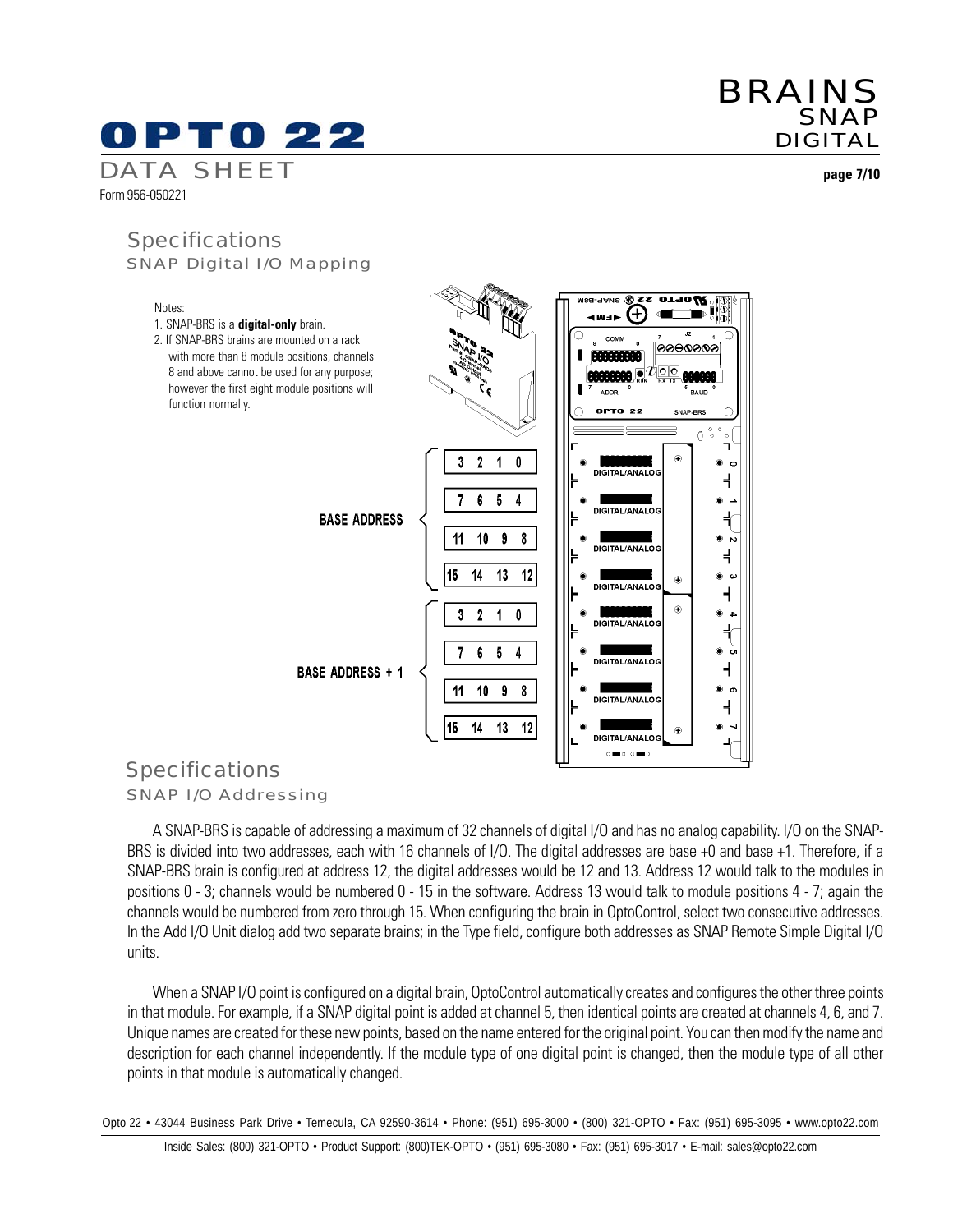

Form 956-050221



**page 8/10**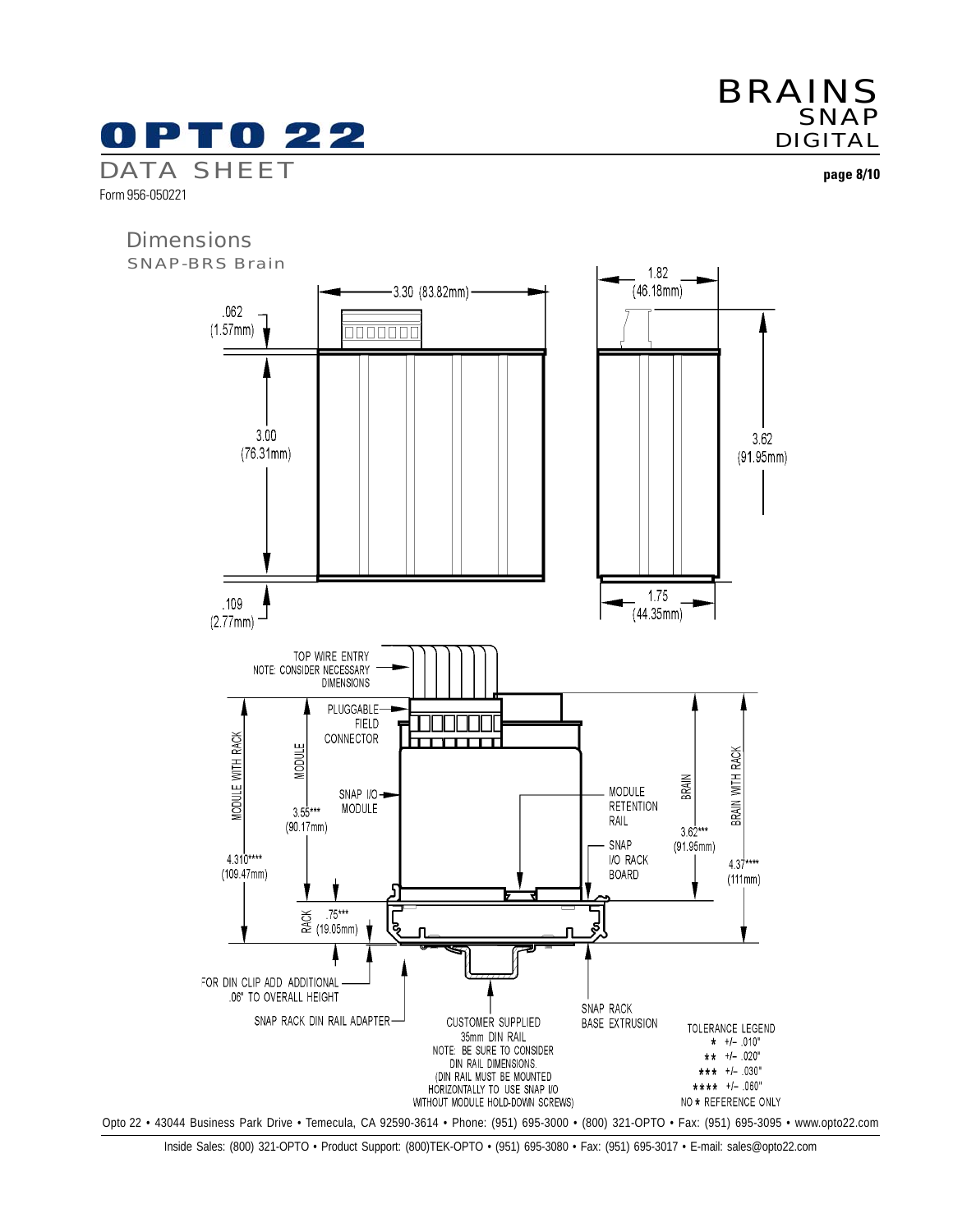# OPTO 22

DATA SHEET

Form 956-050221

# Assembly

Brain And Mounting Rack

#### To install the brain onto a B Series rack:

- 1. Turn off power to rack assembly.
- 2. If a plastic brain insulator is present on your mounting rack, remove it as shown below.
- 3. Align brain connector with mating connector on rack.
- 4 Seat brain onto connector.
- 5. Use integral hold-down screw to secure in position. Do not overtighten.

#### To remove brain from B Series rack:

- 1. Turn off power to rack assembly.
- 2. Loosen integral hold-down screw on processor.
- 3 Pull up on processor.





Remove Plastic Insulator

Opto 22 • 43044 Business Park Drive • Temecula, CA 92590-3614 • Phone: (951) 695-3000 • (800) 321-OPTO • Fax: (951) 695-3095 • www.opto22.com

Inside Sales: (800) 321-OPTO • Product Support: (800)TEK-OPTO • (951) 695-3080 • Fax: (951) 695-3017 • E-mail: sales@opto22.com © 1997–2005 Opto 22. All rights reserved. All trademarks, trade names, logos, and service marks referenced herein belong to their respective companies.

**page 9/10**



BRAINS